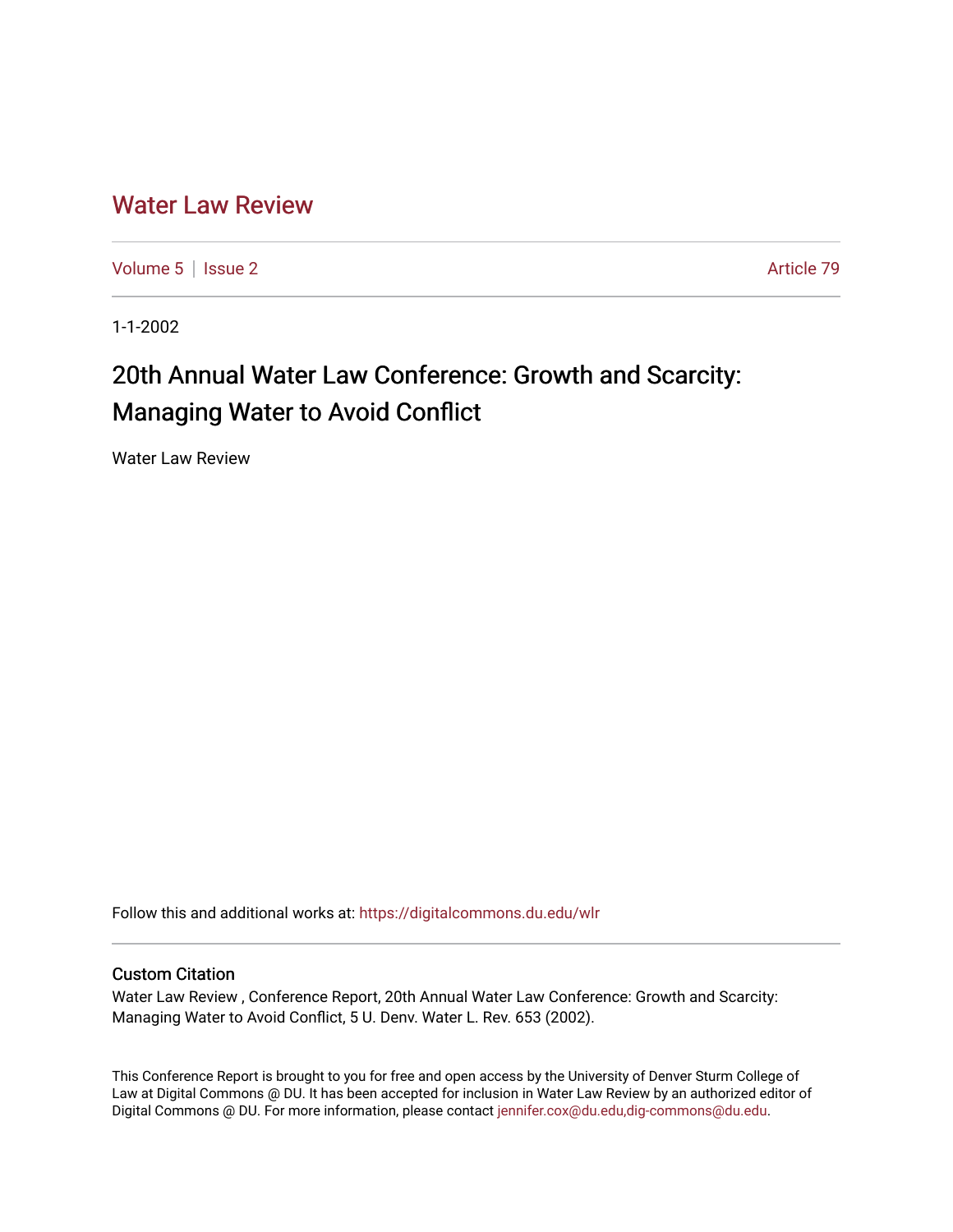### **CONFERENCE REPORT**

#### **THE 20TH ANNUAL WATER LAW CONFERENCE GROWTH AND SCARCITY: MANAGING WATER TO AVOID CONFLICT**

#### **San Diego, California February 21-22, 2002**

The 20th Annual Water Law Conference provided two days of discussion focused on the rising tensions, especially in the West, between the ever increasing growth of water demand and the equally increasing scarcity of water to meet that demand. Among the highlights of the conference was a celebration of twenty years of water law conferences, an in-depth look at the Klamath Basin crisis, an examination of the issues surrounding federal Indian reserved rights to groundwater and a look at the water resource issues in New York City before and after the World Trade Center tragedy.

#### **DAY ONE**

#### **SESSION ONE-FIVE PERSPECTIVES ON THE ALLOCATION OF SCARCE WATER RESOURCES**

This discussion, moderated by Douglas MacDougal of Schwabe, Williamson **&** Wyatt based in Portland, Oregon, included five speakers who each addressed the allocation of water resources for varying needs. The *Water Law Review's* own advisory board member Hamlet "Chips" Barry, Manager for Denver Water, provided insight on the allocation of water resources for cities. Mr. Barry addressed the issue of water supply versus demand in metropolitan Denver and<br>throughout the urban West. Mr. Barry also discussed various Mr. Barry also discussed various allocation methods and theories as well as the flaws, both real and perceived, of all allocation systems.

Tom Birmingham the General Manager of the Westlands Water District, Fresno, California, provided a perspective on water allocation for agriculture. Specifically, Mr. Birmingham discussed the policy issues arising from a proposal to retire up to 200,000 acres of land in the Westlands District from irrigated agriculture as a means of balancing demand with supply. Mr. Birmingham noted that land retirement is a means of dealing with the scarcity of water resources that was once considered taboo. However, the Westlands District views land retirement of a substantial area it controls as "an innovative means of dealing with two significant issues, drainage and water supply."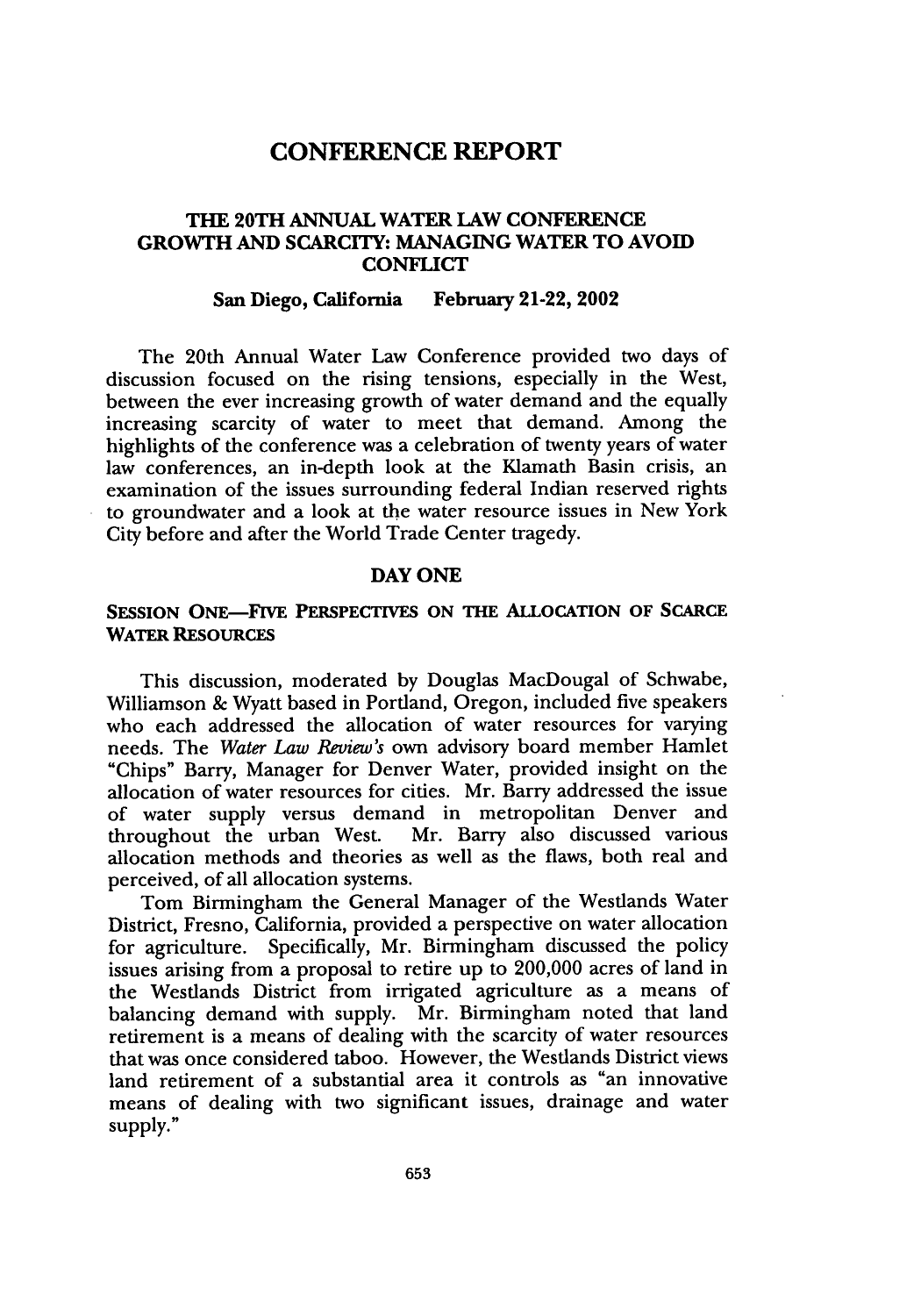The third speaker on Thursday morning was Steven T. Miano of Wolf, Block, Schorr & Solis-Cohen, LLP from Philadelphia. Mr. Miano looked at the allocation of water resources to maintain water quality. Among the topics addressed were a historical perspective on water quality, the Clean Water Act's regulatory approach, and what states must do to maintain water quality.

Mason D. Morisset, of Morisset, Schlosser, Ayer & Jozwiak, Seattle, Washington, provided a perspective on water resources for Native American tribes. Mr. Morisset gave an overview on the *Winters* Doctrine and the scope of tribal reservation water rights. Also discussed was the trust responsibility of federal agencies to Native American tribes and federal compliance with NEPA and tribal rights.

Before a short break, we heard from Rachel Paschal Osborne who discussed various efforts to restore and protect instream flows for the benefit of fish in Washington State. In particular, Ms. Osborne provided insight on trends in instream flow protection, different restoration mechanisms, water transfers and water markets, and the future of river and stream restoration in Washington.

#### **SESSION** TWO-THE **KLAMATH RIVER BASIN: THE CHALLENGE OF RECONCILING MIXED MISSIONS**

Session Two addressed the Klamath River Basin crisis where drought, Endangered Species Act issues, and the over-allocation of limited water supplies created serious impacts on agriculture and wildlife interests. Years of litigation and mediation efforts have done little to resolve the issues surrounding the Basin. This session, moderated by Martha **0.** Pagel, Schwabe, Williamson & Wyatt, looked at whether the mixed missions and goals of agencies, tribes and users in the Basin have to be better understood before a solution is possible.

The first speaker was Meg Reeves, the Deputy Director of the Oregon Water Resources Department. Ms. Reeves described the Oregon adjudication process generally, the specifics of the current Klamath Basin Adjudication and other related mediation proceedings. Ms. Reeves also discussed the activities of the Oregon Water Resources Department in the Basin.

Paul S. Simmons, Somach, Simmons & Dunn, Sacramento, California, spoke about the Klamath Irrigation Project and the various legal and regulatory issues surrounding the water shortages and drought of 2001. Mr. Simmons also looked at the issues likely to influence the availability of water in future years. Among these issues are pending litigation, future administrative and/or legislative action, and the potential success or failure of dispute resolution processes.

Carl Ullman provided insight on the water rights of the Klamath tribes. Mr. Ullman looked at the crisis outside of the common "fish vs. farmers" clash in which the crisis is often portrayed, and discussed the many tribal and non-Indian communities that are involved and affected by the issues surrounding the Klamath Basin.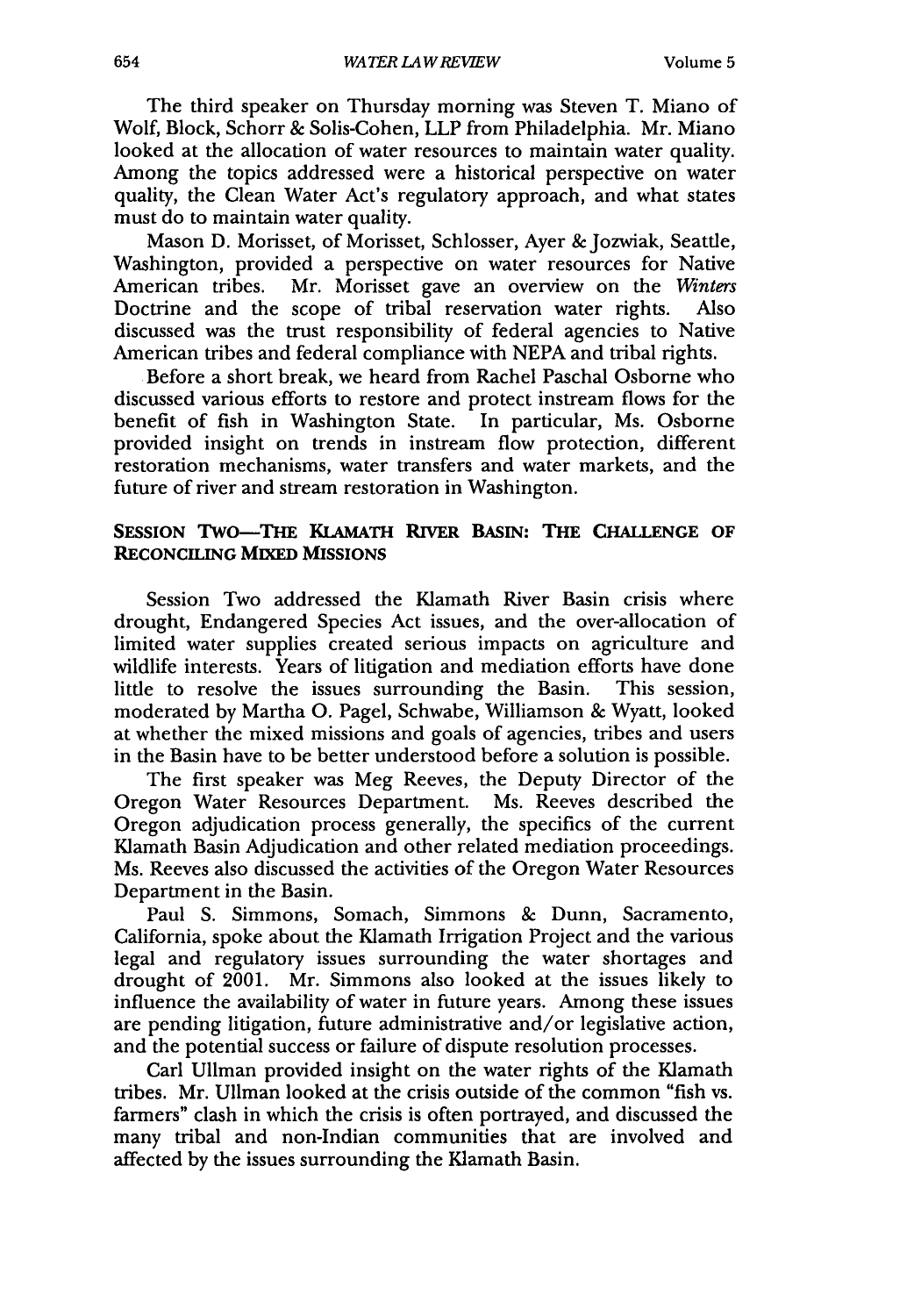Finally, Sue Ellen Woolridge, Deputy Chief of Staff, Department of Interior, described the Basin's ecological diversity and gave an overview on the various species of wildlife found in the area. Ms. Woolridge also discussed the Klamath Project crisis from the perspective of the Department of Interior. Remarking on the lack of effective collaboration between the Department and tribal interests in regard to Indian water rights in the Basin, Woolridge mentioned that, "tribes are so hardened by pain and anger that they are unwilling to work for creative solutions." Woolridge mentioned that environmental groups active in the area must also accept a degree of blame for the present impasse because "they are bent on serving their interests regardless of the human costs."

#### **LUNCHEON WITH KEYNOTE SPEAKER: RODERICK E. WALSTON, DEPUTY SOLICITOR, DEPARTMENT OF THE INTERIOR**

This years keynote speaker was Roderick **E.** Walston, the newly appointed Deputy Solicitor of the Department of Interior. Mr. Walston began his speech by giving a brief overview of the Office of the Solicitor including a look at the history of the office and his role as Deputy Solicitor. Mr. Walston then addressed two major issues affecting his office: the Endangered Species Act ("ESA"), and Tribal water rights.

Mr. Walston initially remarked that species not even heard of when the Water Law Conference first began twenty years ago are now crucial factors behind many water allocations. The Deputy Solicitor then noted the contrast between critical determinations made under state clean water acts, which often balance competing factors, and the ESA, which makes its determination that a species is endangered or threatened solely on the basis of the best available scientific evidence. Mr. Walston observed that a natural outgrowth of this is that many issues currently in litigation regarding the ESA go to the validity of the science used to determine critical habitat.

Mr. Walston observed that environmental groups were winning court battles over the ESA regarding "timing issues." For example, courts are rejecting the, Fish and Wildlife Service's policy of delaying determinations regarding habitat designations and instead creating deadlines for the Fish and Wildlife Service. On the other hand, Mr. Walston did believe that developers and other similar interests were gaining ground by making various state and federal agencies consider economic factors when making their decisions.

Mr. Walston then turned to the issue of Indian water rights. After a brief review of the history behind the *Winters* doctrine and Indian reserved water rights, Mr. Walston outlined the policy under which his office operates in regard to Indian water rights. The Office of the Solicitor favors negotiated settlements as opposed to "time consuming" adjudications. Furthermore, Gale Norton's four "Cs," consultation, cooperation and communication in the service of conservation, drive the office's handling of all negotiations.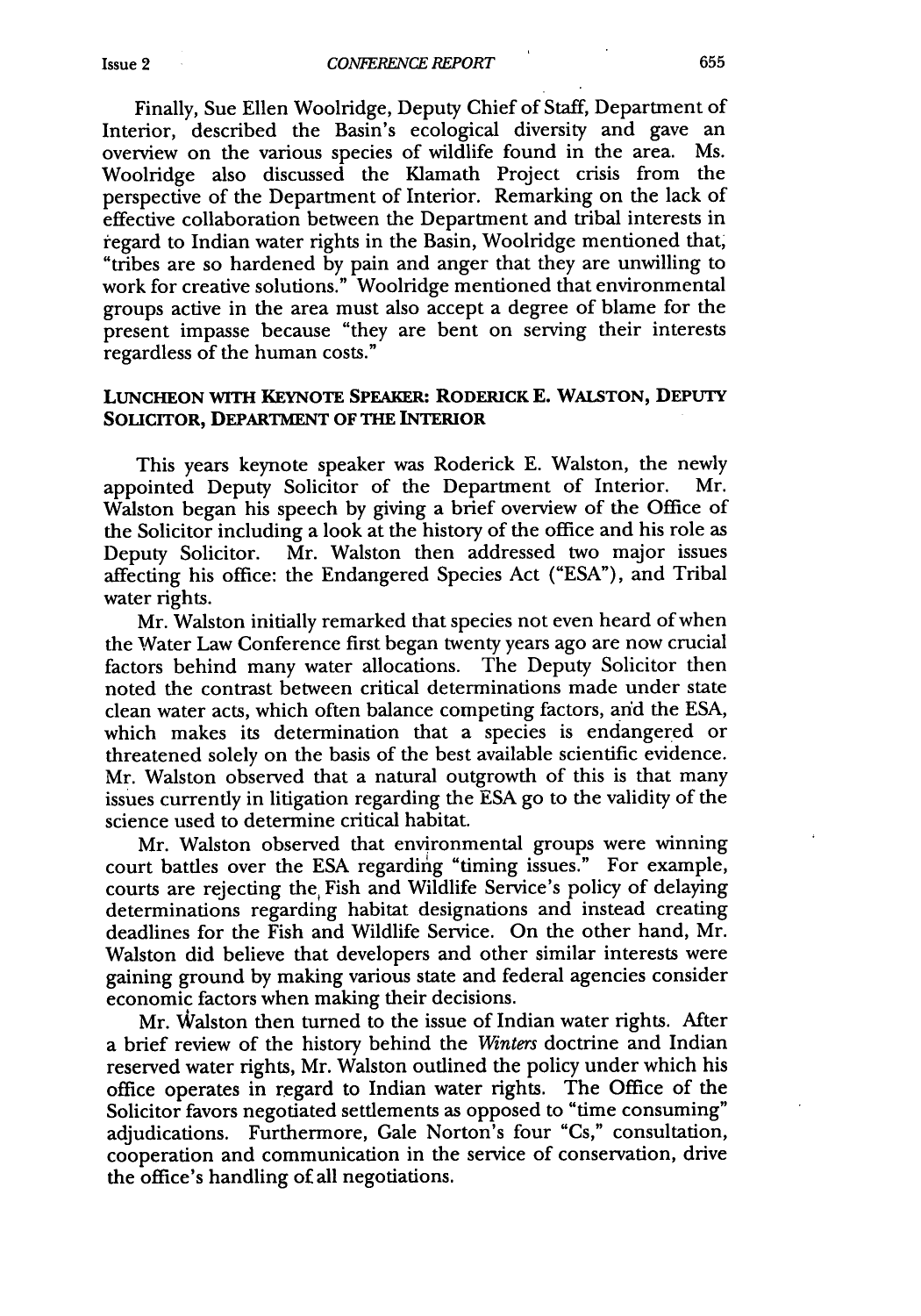Mr. Walston concluded his speech with optimism as to the Department of Interior's future involvement regarding both ESA issues and Indian water rights. Mr. Walston also concluded with the belief that national interests should prevail, but that state and local governments need to be heard and that there is room for both interests.

#### **BREAK-OUT SESSION ONE--PRACTICE SKILLS: DISCLOSURE, DISCOVERY AND SETTLEMENT IN COMPLEX WATER LITIGATION**

In this first break-out session, the panelists discussed three aspects of water law litigation that are seldom addressed, yet essential to effective practice in the field.

From her prospective as a practitioner in Idaho, Josephine P. Beeman led off the session with an overview of disclosure requirements in water litigation. Beeman noted that although Federal Rule of Civil Procedure 26(a) (1) demands mandatory disclosure of non-requested information, many federal district courts have chosen to opt out of the initial disclosures requirement. Beeman also noted that in a review of the procedural rules in the western states, only Arizona, Colorado, and Utah follow the mandatory disclosure requirements of Federal Rule 26. To demonstrate how water practitioners have faced disclosure challenges in states without mandatory disclosure, Beeman detailed Idaho's Eastern Snake Plain Aquifer dispute between surface- and groundwater users.

John B. Draper continued the session with a lecture on discovery in water litigation. Referring to recent technological advances in the field, Draper's discourse focused on the unique challenges litigants now face in water litigation, and how to confront them. In particular, Draper addressed the growing use of data bases, FTP servers, and special software in order to satisfy water litigation discovery requirements. Draper acknowledged that while these new mediums allow for more efficient discovery on one hand, they nevertheless present problems such as inflated expenditures and technology sharing obstacles.

The session closed with a lecture on settlement in water litigation given by Hank Meshorer of the United States Department of Justice. Mr. Meshorer noted the natural propensity of water litigation to lead to a polarization of the parties involved. In order to foster settlement and avoid extended litigation in water cases, it is advisable for the central parties to restrict the involvement of peripheral interests in the settlement discussions. Environmental groups, in particular he said, often make settlement difficult. When settlement is achieved, Mr. Meshorer concluded, the agreement should be fair to all the parties, legally sufficient to the degree that the agreement would not spur litigation, and final, insomuch as it will require no further judicial action.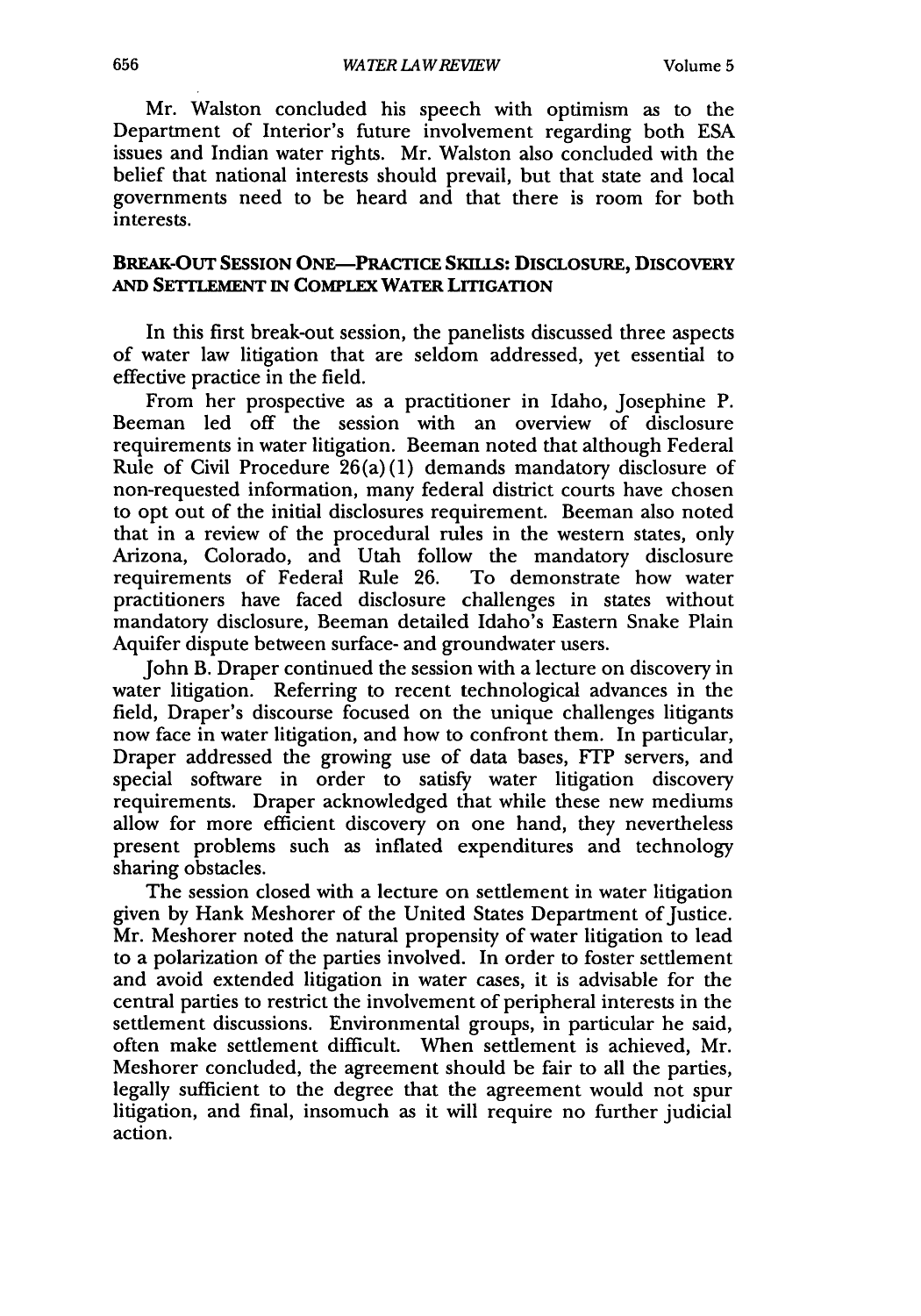#### **BREAK-OUT SESSION Two-ETHICS AND THE UNITARY GOVERNMENT: THE FEDERAL LAWYER AND HER CLIENT, AND CONSIDERATIONS OF THE PUBLIC GOOD**

The Session Two panel reviewed some ethical issues that tend to arise among federal attorneys. Specifically, the panel spoke about: (1) the not-uncommon situation where multiple agencies' authorities are in conflict; (2) attorney representation of Indian tribes following federal employment; and (3) the conflicts between the public duty and client loyalty.

Jeffrey P. Minear of the Solicitor General's Office led off the session. He addressed "the legal and ethical issues that are implicated in litigation and water negotiations when one federal agency has regulatory or quasi-judicial authority over another."

The second speaker was V. Heather Sibbison. Sibbison is a former federal attorney who now represents Indian tribes. She addressed the unique problems that normally arise when federal litigators choose to discontinue their government employment. While federal statutes create many post-employment prohibitions, Sibbison noted that federal Indian Law practitioners are generally exempt from these prohibitions under the Indian Self Determination Act and Education Assistance Act of **1975.**

Clive Strong's lecture on the federal theory of the unitary executive concluded the session. This theory posits that a dispute between two agencies of the Executive branch does not amount to a "case or controversy" within the Constitution's Article III jurisdiction for federal courts. Strong discussed the variety of approaches the states have taken to role conflicts where this theory is applicable.

#### **BREAK-OUT SESSION FOUR-FEDERAL INDIAN RESERVED RIGHTS TO GROUNDWATER**

Professor Robert Anderson from the University of Washington School of Law began the session by giving a legal overview of Indian Water Rights. Anderson revisited the creation of the *Winters* doctrine, in *Winters v. United States,* 207 U.S. 564 (1908). He noted the doctrine's consequence in establishing Indian reserved water rights. Anderson then discussed the significance of the 1952 McCarran Amendment, which allows the United States to be a defendant in a suit aimed at the adjudication of a water right. Finally, Professor Anderson reviewed Indian water rights settlement issues as presented in 55 Fed. Reg. 9223 (Mar. 12, 1990).

Harley R. Harris next offered a state and private perspective on federal Indian reserved rights to surface and groundwater. In regard to surface water, Harris pointed out that the state's legal regime is generally paramount; a state's adoption of the riparian, prior appropriation, dual, or permit system will usually control the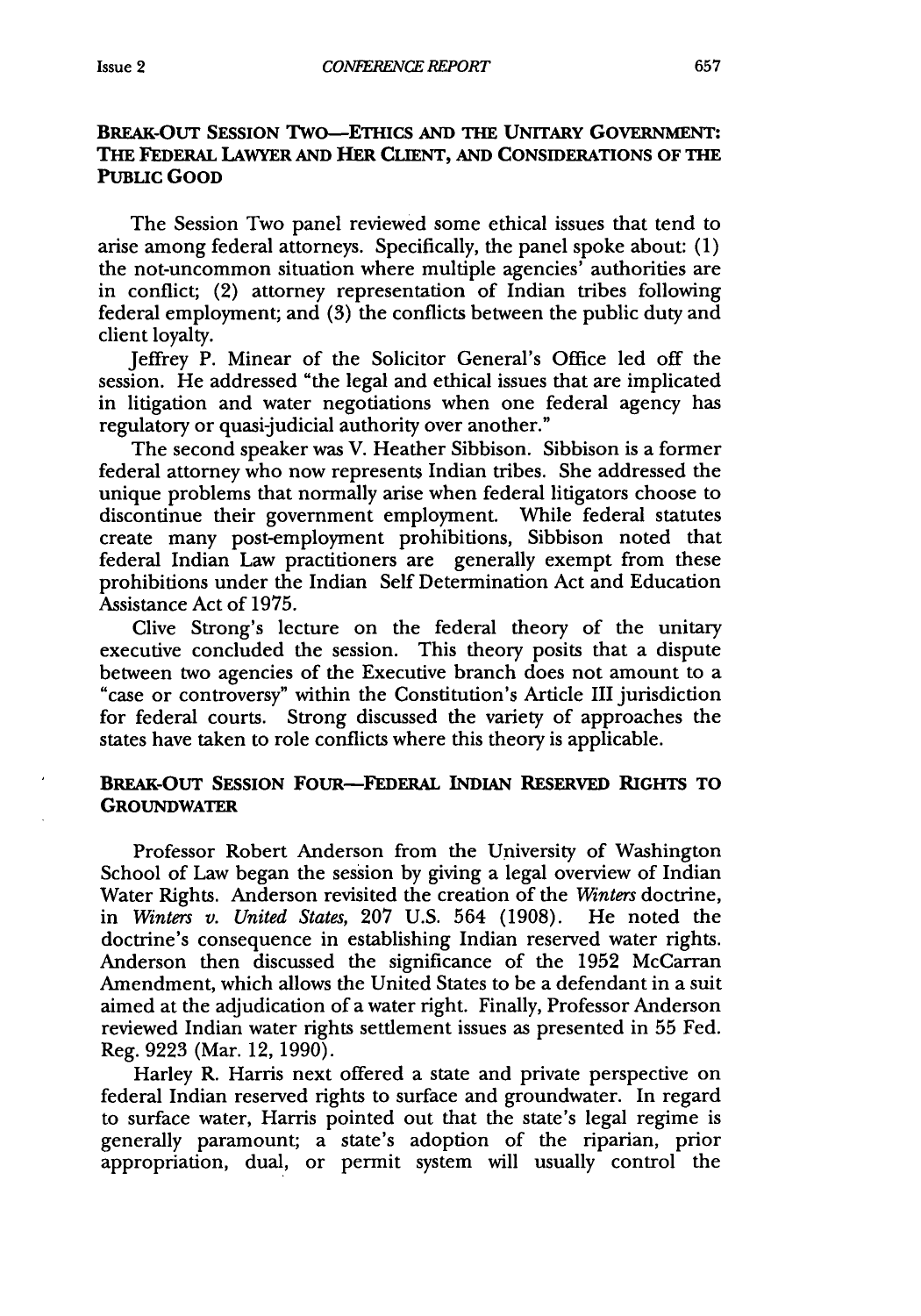adjudication of a surface water right. Rights to groundwater, however, are often scrutinized within the confines of common law principles such as that of reasonable use. Turning to federal reserved rights, Harris noted that numerous federal and state courts have decided the extent of such rights under varying circumstances. This, he concluded, has led to the vague and open-ended nature of the doctrine of Indian reserved water rights.

Scott B. McElroy, of Boulder Colorado concluded the session with an examination of the present enforcement approach to reserved tribal water rights to groundwater. McElroy focused on two recent cases that came before the Arizona Supreme Court; *Gila III* and *Gila IV.* He noted that the *Gila IV* decision confirmed the notion the United States Supreme Court originally expressed in *Arizona v. California* that reserved rights must "satisfy the future as well as the present needs of the Indian Reservations." *Gila III,* he went on to say affirmed that groundwater may be set aside under the reserved rights system. The court was clear that whether the water source involved is underground or above ground is not a determinative factor.

#### **DAY** TWO

#### **SESSION ONE-100 YEARS OF U.S. RECLAMATION: DEALING WITH** SCARCITY AND GROWTH - PERSPECTIVES OF THE CURRENT AND **FORMER COMMISSIONERS OF RECLAMATION**

For the opening panel discussion on Friday morning, the current Commissioner of Reclamation and three former commissioners came together to discuss the successes and failures of reclamation over the years, and to discuss the future of the agency. Joining the panel was R. Keith Higgenson, appointed in **1977,** Dennis B. Underwood, appointed in 1989, and the current commissioner, John W. Keys III.

President Bush, the elder, appointed Mr. Underwood as commissioner in 1989. According to Mr. Underwood, this was a period of confrontation between the new Republican President and Democratic controlled Congress, the beginning of a multi-year drought affecting the West, a period 'of growing conflict between environmental and economical interests, and a time of uncertainty for the Bureau of Reclamation and its employees. Mr. Underwood responded to the issues facing his agency by preparing a comprehensive strategic plan for the Bureau, enhancing human resources development, and establishing a corporate sense and business practices.

The next speaker was Mr. Higgenson who shared his recollections, as well as a splendid video show on the Bureau's "most significant failure:" the breakdown of the Teton Dam in Idaho on June 5, 1976. Mr. Higgenson showed the audience video footage that chronicled the leaks leading up to the Teton Dam's eventual failure. The Dam's failure resulted in the emptying the reservoir of about 250,000 acrefeet of water in five hours, cost eleven people their lives and resulted in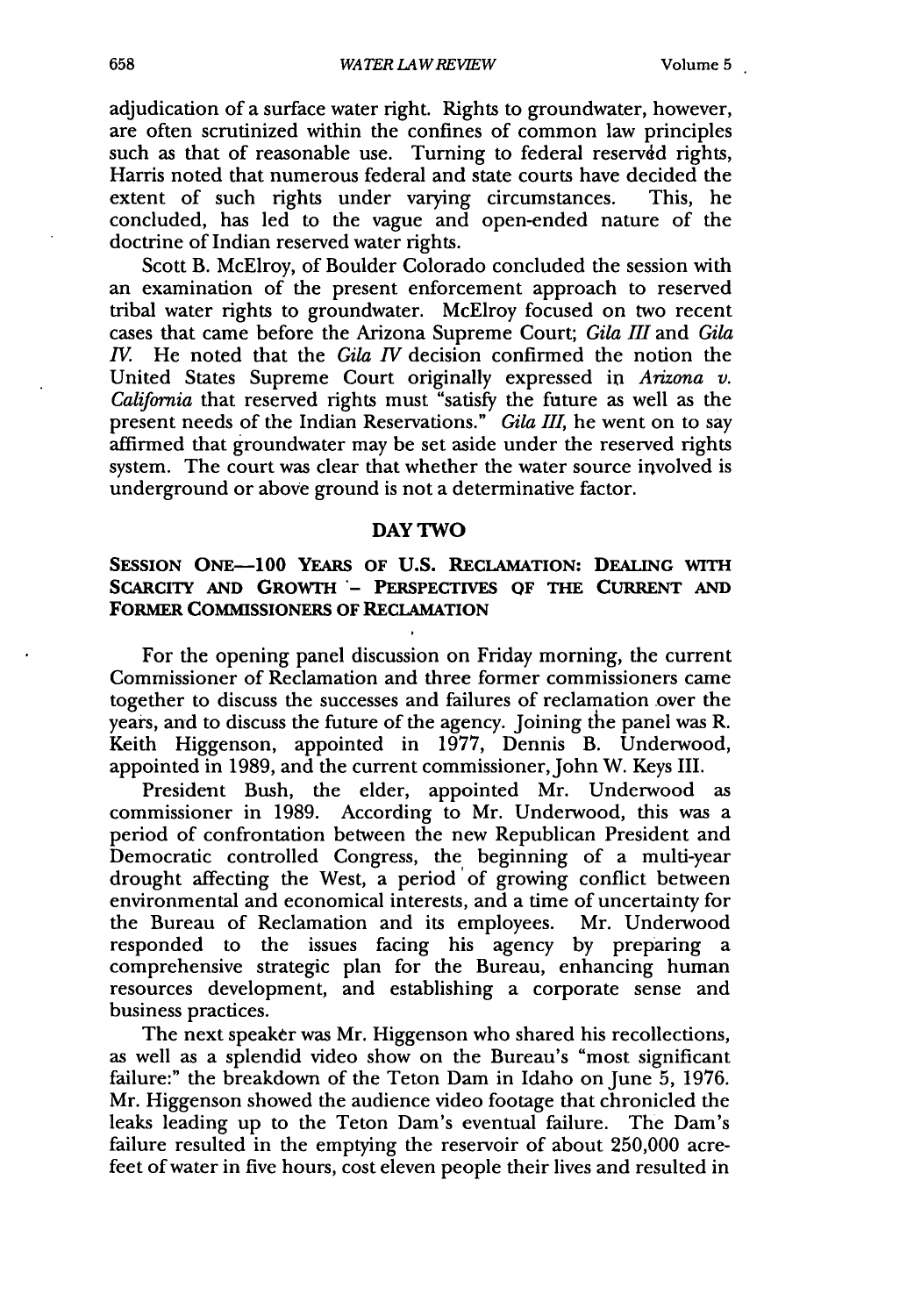the payment of more than \$322 million in damages.

Finally, Mr. Keyes provided perspective and insight on his lifetime career in the Bureau. Mr. Keyes had spent time working for all the previous speakers on the panel, retired and then returned to reclamation to serve as commissioner. Mr. Keyes focused on the need to build consensus rather than conflict for the Bureau to succeed in the future.

#### **SESSION TWO-LOOKING INTO THE FUTURE OF WATER MANAGEMENT: SELECTED BASIN ISSUES**

The conference's final session provided examples of approaches to future water management in two vastly different regions: southern Nevada and New York City.

Kay Brothers of the Southern Nevada Water Authority began with a presentation on southern Nevada's growing water needs. Her presentation focused on the tremendous population growth in the Las Vegas area throughout the twentieth century. This unanticipated growth, Brothers observed, has forced the state to tap into unanticipated water resources. The most significant of these resources has been the Colorado River, which was not originally slated as a water source for the region. Brothers gave a brief overview of the Law of the Colorado River, touching on every legal device governing the river from the 1922 Colorado River Compact, to the 1974 Colorado River Basin Salinity Control Act. While Nevada's apportionment of the Colorado is still far less than that of other dependent states, the Southern region's population continues to grow at an inordinate rate, creating a concurrent growth in reliance on Colorado River water.

Mark D. Hoffer, general counsel for the New York Department of Environmental Protection, concluded the conference with his perspective on the New York City Watershed Memorandum of Agreement ("MOA") of 1997. He first detailed the history of the three supplies serving the city and the city's distribution system. Next, Mr. Hoffer discussed the challenges new federal drinking water regulations presented to updating these systems. While the City began to fashion a watershed protection program in 1990, it met with opposition from the watershed communities. The state became involved in 1995, and ultimately produced the MOA, which summarizes a consensus between the City and the watershed communities. The final MOA has five basic elements aimed at fulfilling federal law: (1) watershed land acquisition by the City; (2) new, updated City watershed rules and regulations; (3) City funding of watershed protection and partnership programs; (4) creation of watershed protection and partnership council; and (5) new filtration avoidance determination.

Issue **2**